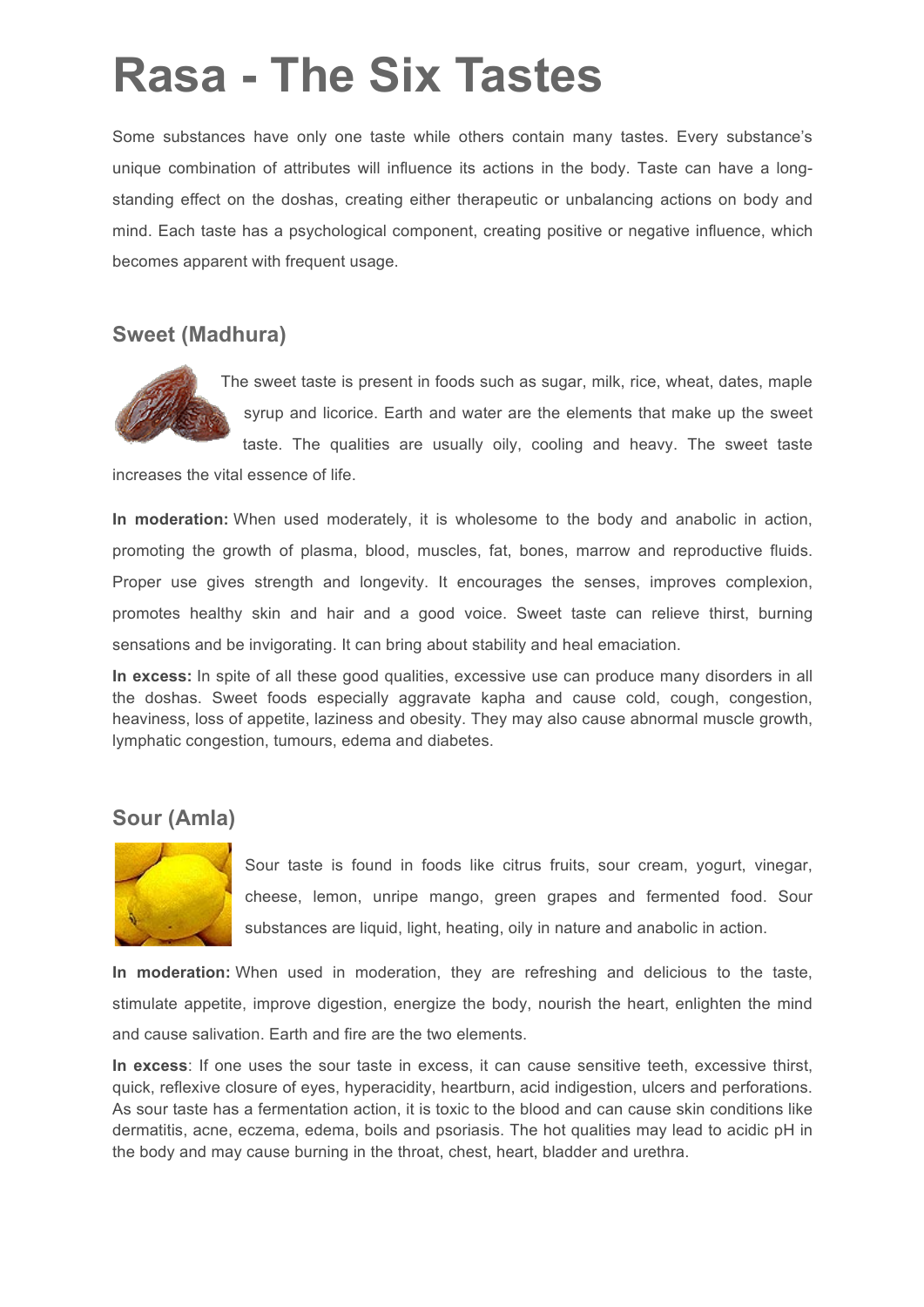## **Salty (Lavana)**



Sea salt, rock salt and kelp are common examples of the salty taste. Water and fire are the predominant elements. Salty is heating, heavy, oily and hydrophilous in nature.

**In moderation:** When used moderately, it relieves vata and intensifies kapha and pitta. Due to its water element, it is laxative and, owing to the fire element, it lessens spasm and pain of the colon. Like sweet and sour tastes, it is anabolic in action. When taken in moderation, it promotes growth and maintains water electrolyte balance. Salty taste is so strong that it nullifies the effect of all tastes. It stimulates salivation, improves the flavour of food, aids digestion, absorption and elimination of wastes.

**In excess:** Too much salt in the diet may cause aggravation of pitta and kapha. It makes the blood thick and viscous, causes hypertension and worsens skin conditions. Heating sensations, fainting, wrinkling and baldness may be due to excessive use of salt. Owing to its hydrophilous nature, it may induce edema or water retention. Patchy hair loss, ulcers, bleeding disorders, skin eruption, hyperacidity and hypertension may be disorders of overuse of the salty taste.

## **Pungent (Katu)**



The pungent taste is present in foods such as cayenne pepper, chili pepper, black pepper, onion, radish, garlic, mustard, ginger and asafoetida. Fire and air are the important elements present in pungent. It is light, drying and heating in nature. It soothes kapha but excites pitta and vata.

**In moderation:** When used in the diet in moderation, it improves digestion, absorption and cleans the mouth. It clears the sinuses by stimulating nasal secretions and lacrimation. It aids circulation, breaks up clots, helps with the elimination of waste products and kills parasites and germs. It removes obstructions and brings clarity of perception.

**In excess:** Apart from these positive actions, pungent may cause negative reactions when it is overused in the daily diet. It can kill sperm and ova, causing sexual debility in both sexes. It may induce burning, choking, fainting, fatigue with heat and thirst. If it leads to pitta aggravation, it can cause diarrhea, heartburn and nausea. With vata provocation from overuse of pungent taste, giddiness, tremors, insomnia and pain in the leg muscles may occur. Peptic ulcers, colitis and skin conditions may also result from excessive use.